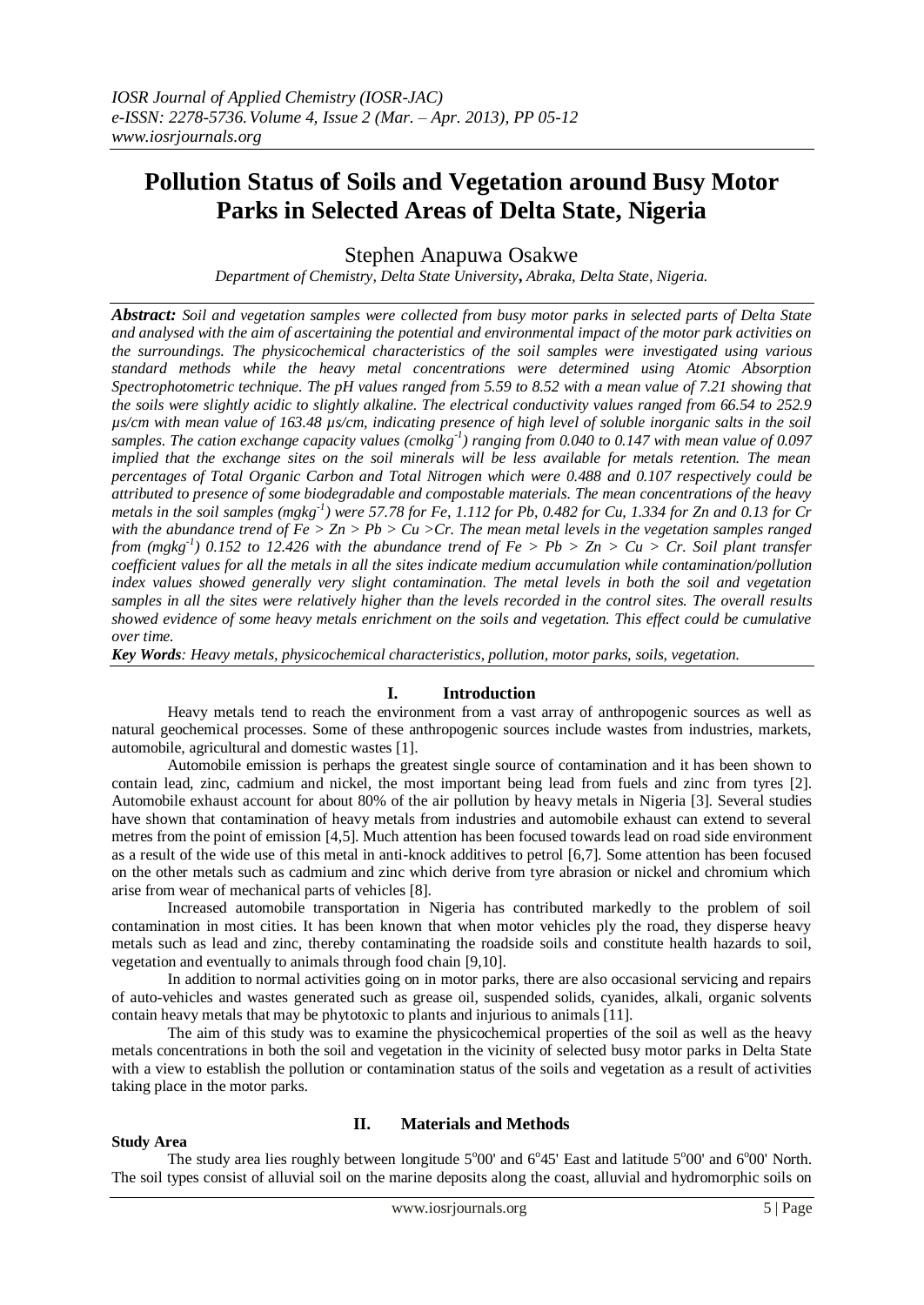marine and lacustrine deposits found in the area closest to the Niger and Benin Rivers, and the feral soil on loose sandy sediments in the dry land area of the North and Northeast. The vegetation ranges from the mangrove swamps along the coast to evergreen forest and savanna in the north. The average temperature of this area is  $30^{\circ}$ C while the average rainfall is 266.5cm in the coastal area and 190.5cm in the northern part.

The cities selected for the sampling were Abraka, Agbor, Asaba, Sapele and Warri. Abraka, in addition to being a university town, is also a commercial centre with farming, trading and transport services as major occupations. For Agbor, the educational institution (College of Education) coupled with presence of some industries and commercial activities make the parks very busy. Asaba is the capital of Delta State and presence of some industries and commercial centres boost the transport activities. The industries in Sapele such as timber, rubber, palm oil processing as well as furniture and footwear industries lead to a lot of transport activities. Warri, in addition to being a major oil city houses three tertiary institutions and has a lot of industries, markets, transport companies and other commercial establishments.

# **Sampling**

Soil samples were collected from selected busy and old motor parks in five different towns in Delta State at a depth of 0-15cm for top soil, 15-30cm for sub-soil and 30-45cm for bottom soil. The vegetation around these selected sites were also collected. The sampling locations were

- A Abraka motor park along express junction linking Eku and Obiaruku
- B Agbor motor park located at Uromi junction
- C Asaba motor park located at Summit junction
- D Sapele motor park located at Okirigwe junction
- E Warri motor park located at PTI junction along Ughelli-Benin express way.

The control samples for both soil and vegetation were collected from location remote from any industrial zone at the outskirts and far removed from the influence of industrial or traffic activity.

### **Sample Preparation and Analysis**

The soil samples were air-dried for one week in a well ventilated laboratory, crushed in a porcelain mortar, and sieved through a 2mm stainless sieve. The <2mm fraction was used for the determination of the selected soil properties.

The vegetation samples were washed with distilled water to remove soil materials and dusts. They were weighed and transferred into the air-circulated oven operating at  $40^{\circ}C \pm 0.5^{\circ}C$  until they were dried to constant mass. They were then weighed after cooling in a desicator to room temperature  $29-32^{\circ}$ C before they were ground with a milling machine pretreated with nitric acid to avoid contamination by heavy metals and then sieved through 2mm sieve.

Soil pH was measured in a soil water ratio of 1:2.5 [12]. Total Nitrogen (TN) was analysed using micro-kjedahl method [13]. Total organic carbon (TOC), cation exchange capacity (CEC = Na + K + Ca + Mg) and electrical conductivity were determined using their standard methods respectively [14,15,16].

Total heavy metals were extracted with  $4M$  nitric acid at  $80^{\circ}$ C for 8 hours [17]. The vegetation samples were digested using 20cm<sup>3</sup> of each acid mixture which consists of nitric acid, perchloric acid and sulphuric acid in the ration 5:1:0.5. The samples were stirred at intervals until complete digestion was achieved. All the digests were cooled and filtered through Whatman No. 42 filter paper and the filterates were analysed for heavy metals using Atomic Absorption Spectrophotometer (Perkin Elmer Model A Analyst 2002) fitted with deuterium lamp for background correction.

All the reagents used in this study were of pure analytical grade and were checked for possible trace metal contamination. All glassware were previously soaked in 14% nitric acid for 24 hours to remove entrained metals, washed with detergent and rinsed with deionized water.

In the metal analysis by AAS, quality control was monitored using 10% sample blanks and 10% sample replicates in each set of sample analysis. The coefficients of variation for replicates were less than 10% for all the elements. Standard reference material (9SRM 210) was used to check the accuracy of the results. The corresponding results matched within  $\pm$  1.0% to  $\pm$  1.5%.

# **III. Results and Discussion**

### **Soil Physicochemical Characteristics**

The physicochemical characteristics of the soil samples are presented on Table 1.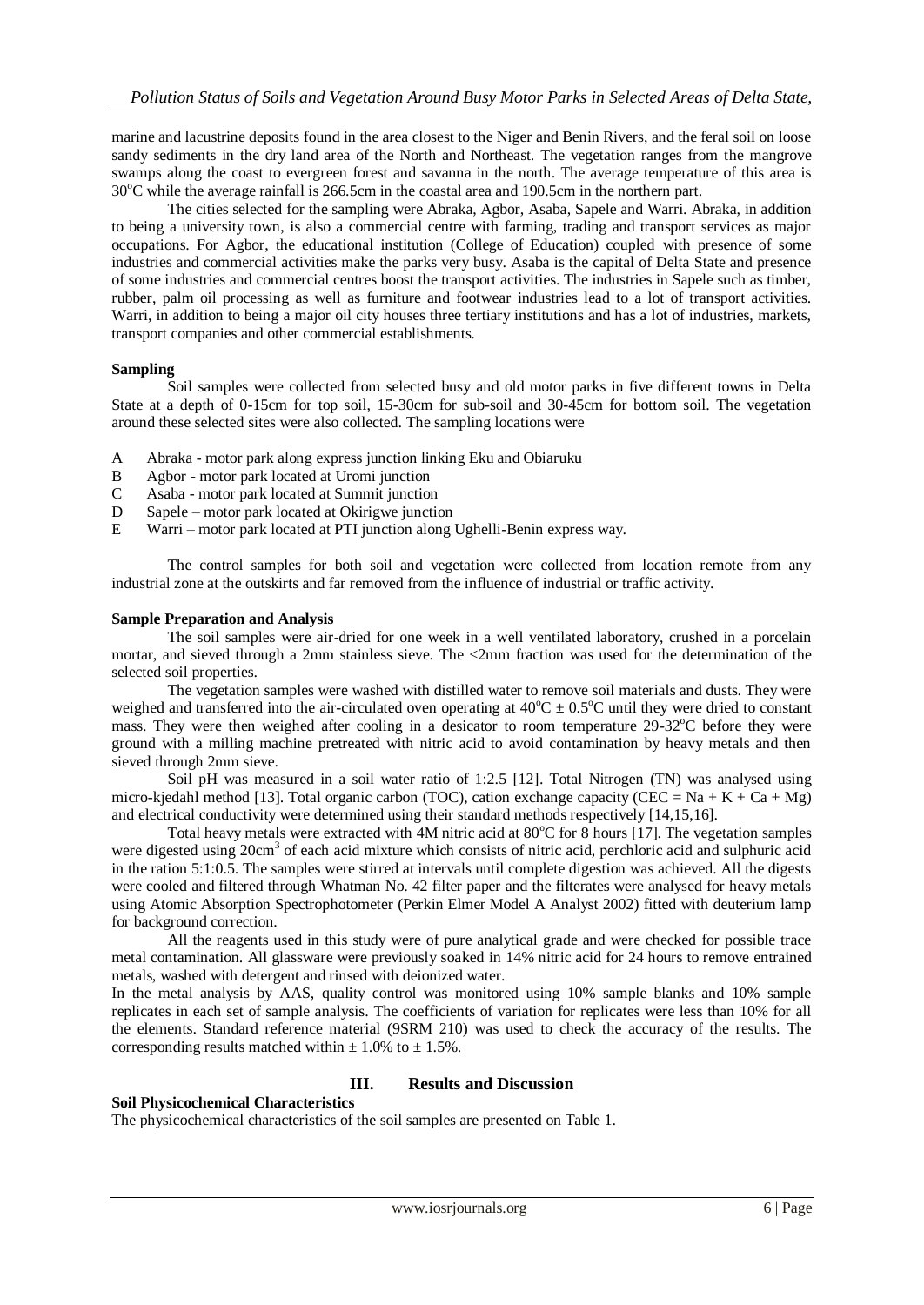| <b>Table 1</b> : Physicochemical Properties of the Soils from all the Sites |           |                  |                    |                  |                   |                  |  |  |
|-----------------------------------------------------------------------------|-----------|------------------|--------------------|------------------|-------------------|------------------|--|--|
| Sample                                                                      | Depth     | pH               | $EC \mu s/cm$      | %TOC             | $\%N$             | $CEC$ (cmol/kg)  |  |  |
| site                                                                        | (cm)      |                  |                    |                  |                   |                  |  |  |
| A                                                                           | $0 - 15$  | 7.55             | 105.80             | 0.37             | 1.12              | 0.062            |  |  |
|                                                                             | $15-30$   | 6.9              | 211.80             | 0.51             | 0.10              | 0.133            |  |  |
|                                                                             | $30 - 45$ | 5.59             | 215.50             | 0.43             | 0.09              | 0.128            |  |  |
| B                                                                           | $0 - 15$  | 7.49             | 138.10             | 0.12             | 0.10              | 0.085            |  |  |
|                                                                             | $15-30$   | 7.61             | 173.90             | 0.70             | 0.08              | 0.102            |  |  |
|                                                                             | $30 - 45$ | 6.78             | 152.50             | 0.16             | 0.09              | 0.092            |  |  |
| $\mathsf{C}$                                                                | $0 - 15$  | 6.04             | 75.52              | 0.27             | 0.11              | 0.107            |  |  |
|                                                                             | 15-30     | 5.85             | 66.54              | 0.51             | 0.13              | 0.112            |  |  |
|                                                                             | 30-45     | 5.70             | 89.33              | 1.09             | 0.12              | 0.121            |  |  |
| D                                                                           | $0 - 15$  | 7.57             | 239.50             | 1.09             | 0.09              | 0.045            |  |  |
|                                                                             | $15 - 30$ | 7.07             | 252.90             | 0.51             | 0.11              | 0.040            |  |  |
|                                                                             | $30 - 45$ | 8.52             | 151.30             | 0.47             | 0.10              | 0.052            |  |  |
| E                                                                           | $0 - 15$  | 8.49             | 184.90             | 0.55             | 0.12              | 0.138            |  |  |
|                                                                             | 15-30     | 8.42             | 190.90             | 0.31             | 0.11              | 0.147            |  |  |
|                                                                             | $30 - 45$ | 8.50             | 203.70             | 0.23             | 0.13              | 0.087            |  |  |
| <b>Mean</b>                                                                 |           | $7.21 \pm 0.013$ | $163.48 \pm 58.93$ | $0.488 \pm 0.29$ | $0.107 \pm 0.205$ | $0.097 \pm 0.12$ |  |  |
| Control                                                                     | $0 - 15$  | 6.10             | 42.68              | 0.78             | 0.13              | 0.024            |  |  |
|                                                                             | 15-30     | 6.89             | 79.46              | 0.47             | 0.11              | 0.047            |  |  |
|                                                                             | 30-45     | 5.58             | 36.74              | 0.47             | 0.10              | 0.022            |  |  |
|                                                                             | Mean      | 6.19             | 52.96              | 0.57             | 0.11              | 0.031            |  |  |

**Table 1**: Physicochemical Properties of the Soils from all the Sites

The pH of the soils in all the sites ranged from 5.59 to 8.52 with a mean value of  $7.21 \pm 1.013$  showing that the soils were slightly acidic to slightly alkaline. The values observed in this study are in the same range with the values reported elsewhere [18,19,20], but higher than the values reported in some similar studies [21,22,23,24]. The degree of acidity and/or alkalinity is considered a master variable that affects nearly all soil properties (chemical, physical and biological). While some organisms are unaffected by a rather broad range of pH values, others may exhibit considerable intolerance to even minor variation in pH [19]. The amount of acid or alkali in soils determines the availability of many nutrients for plants growth and maintenance [25]. Thus, being a key parameter controlling heavy metal transfer behaviour in soils and soil microbial reactions, the observed pH values in this study may have implications on the availability and uptake of metals by plants and microorganisms.

The electrical conductivity values of the soils in all the sites ranged from ( $\mu s/cm$ ) 66.54 to 252.9 with a mean value of  $163.48 \pm 58.93$ . These values are consistent with the values reported in other related studies [18,19]. The values are however higher than those reported in another study [26], but lower than the values reported in some other studies [23,27]. The high conductivity values recorded in this study imply that there is high level of soluble inorganic salts which might have resulted from the presence of some metal scraps and some spilled acids probably from abandoned motor batteries.

The total mean percentages of organic carbon (TOC) and nitrogen (TN) were 0.488 and 0.107 respectively. The values observed for the total organic carbon compared favourably with those reported elsewhere [28], while the values obtained for total nitrogen was consistent with those reported in another related study [29]. These values may be due to presence of some organic matter and some degradable and compostable substances. Organic compounds in soils and sediments play and important role in heavy metal transformation. The complexation reaction between heavy metals and organic complexants is usually recognized as the most important reaction pathway, because this reaction determines to a large extent, the speciation and bioavailability of metal, thereby influencing the mobility of the metal in natural soil or water environment [29].

The cation exchange capacity (CEC) values ranged from  $\text{(cmolkg}^{-1})$  0.040 – 0.147 with mean value of 0.097±0.12. These values are relatively low compared with those reported in some studies [30,31]. These low cation exchange capacity values imply that the exchange sites on the soil minerals will be less available for metal retention and this leads to the soils lower capacity to adsorb metals.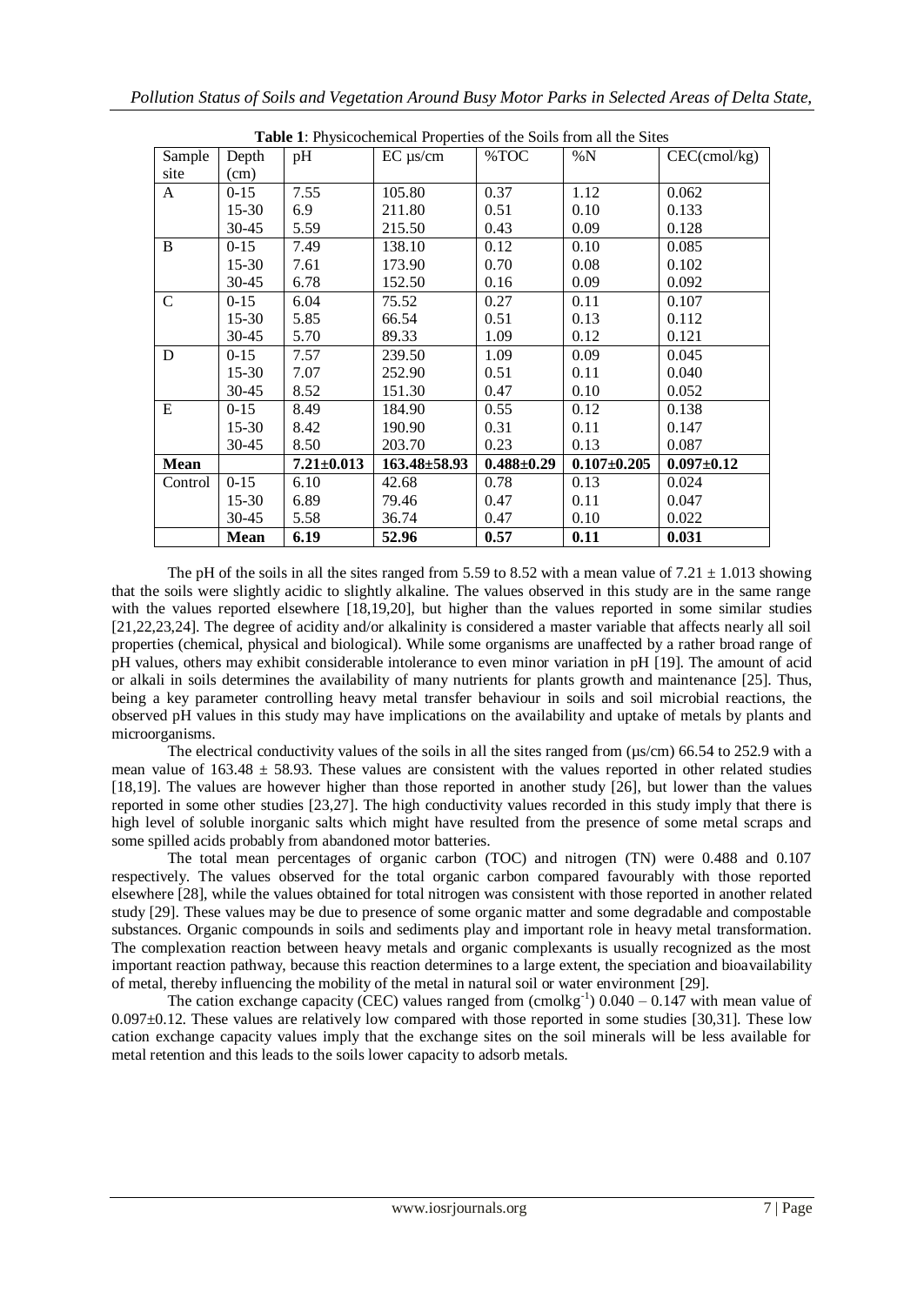# **Heavy Metals**

Table 2 presents the concentrations of the heavy metals in the soil samples.

| Sample site     | Depth     | Fe               | Pb              | <b>Twore 2.</b> Concentrations of $\mathbf{r}$ c, $\mathbf{r}$ c, $\mathbf{c}$ and $\mathbf{c}$ in the bon bumples (in $\mathbf{a}$ , $\mathbf{c}$ )<br>Cu | Zn               | Cr              |
|-----------------|-----------|------------------|-----------------|------------------------------------------------------------------------------------------------------------------------------------------------------------|------------------|-----------------|
|                 | (cm)      |                  |                 |                                                                                                                                                            |                  |                 |
| A               | $0 - 15$  | 79.488           | 1.156           | 0.470                                                                                                                                                      | 1.198            | 0.145           |
|                 | $15 - 30$ | 60.125           | 0.946           | 0.610                                                                                                                                                      | 1.200            | 0.138           |
|                 | $30 - 45$ | 28.739           | 0.721           | 0.537                                                                                                                                                      | 1.030            | 0.109           |
| B               | $0 - 15$  | 82.466           | 1.307           | 0.316                                                                                                                                                      | 1.107            | 0.155           |
|                 | $15 - 30$ | 52.392           | 0.845           | 0.274                                                                                                                                                      | 0.925            | 0.143           |
|                 | $30 - 45$ | 33.074           | 0.903           | 0.294                                                                                                                                                      | 0.871            | 0.111           |
| $\mathsf{C}$    | $0 - 15$  | 51.379           | 1.269           | 0.537                                                                                                                                                      | 1.025            | 0.112           |
|                 | $15 - 30$ | 23.672           | 1.160           | 0.514                                                                                                                                                      | 1.255            | 0.101           |
|                 | $30 - 45$ | 16.751           | 1.071           | 0.534                                                                                                                                                      | 1.120            | 0.098           |
| D               | $0 - 15$  | 45.338           | 1.638           | 0.431                                                                                                                                                      | 1.107            | 0.132           |
|                 | $15 - 30$ | 40.208           | 0.926           | 0.400                                                                                                                                                      | 1.136            | 0.107           |
|                 | $30 - 45$ | 32.765           | 0.731           | 0.376                                                                                                                                                      | 1.257            | 0.124           |
| E               | $0 - 15$  | 109.984          | 1.567           | 0.635                                                                                                                                                      | 2.425            | 0.198           |
|                 | $15 - 30$ | 107.984          | 1.563           | 0.640                                                                                                                                                      | 2.210            | 0.176           |
|                 | $30 - 45$ | 102.466          | 1.477           | 0.664                                                                                                                                                      | 2.142            | 0.155           |
| <b>Mean</b> ±SD |           | $57.78 \pm 31.4$ | $1.11 \pm 0.28$ | $0.482 \pm 0.13$                                                                                                                                           | $1.334 \pm 0.10$ | $0.13 \pm 0.03$ |
| Control         | $0 - 15$  | 6.985            | 0.156           | 0.104                                                                                                                                                      | 0.646            | 0.011           |
|                 | $15 - 30$ | 6.213            | 0.112           | 0.056                                                                                                                                                      | 0.790            | 0.005           |
|                 | $30 - 45$ | 5.423            | 0.102           | 0.078                                                                                                                                                      | 0.684            | 0.004           |
| <b>Mean</b> ±SD |           | $6.21 \pm 0.78$  | $0.12 \pm 0.03$ | $0.079 \pm 0.046$                                                                                                                                          | $0.707 + 0.075$  | $0.01 \pm 0.01$ |

Table 2: Concentrations of Fe, Pb, Cu, Zn and Cr in the Soil Samples (mgkg<sup>-1</sup>)

The results showed that the heavy metal concentrations were generally higher at the top soils than the sub and bottom soils with few exceptions in some sites. This is expected since the top soils is the point of contact. Previous studies have shown that surface soils are better indicators of metallic burdens [32,33]. The heavy metal levels for all the sites were significantly higher than the levels observed in the control site. This implies that the soils in the vicinity of motor parks have some levels of heavy metal enrichments.

### Iron

Iron with the concentrations ranging from  $(mgkg^{-1})$  16.751 to 109.984 and mean value of 57.78  $\pm$  31.40 had the highest concentrations in all the sites. Similar levels have been reported [34]. These levels are however lower than the levels reported in some other related studies [18,24,35,36] but higher than those reported elsewhere [20,21]. It has been confirmed that natural soils contain significant concentrations of iron [37,38], therefore the relatively high concentrations of iron in the soil samples could be attributed to more of lithorlogical origin than anthropogenic source. However abundance of iron in the motor park soils could also be attributed to presence of some automobile scraps that might have been abandoned at the parks and also from crankshafts wear and engine body damage. High level of iron results in nausea, vomiting, brain haemorrhage, anxiety, tension, cardiac arrest and metabolic disorder [39].

### Lead

The lead levels in all the sites ranged from  $(mgkg^{-1})$  0.721 to 1.638 with mean value of 1.112 $\pm$ 0.28. This is consistent with levels reported by some researchers [21,26,39]. These values are however lower than those reported by some other researchers [18,40,41,42]. Generally, lead added to gasoline in tetraethyl form as antiknock agent can be deposited from exhaust pipes in automobiles [35]. Presence of lead could also be attributed to discarded lead-based batteries. Lead poisoning causes gastrointestinal neuromuscular (known as lead leprosy) and central nervous system disorders. It can also cause liver and kidney damage, reduced haemoglobin formation and infertility and birth defects [39].

# Copper

The concentrations of copper ranged from  $(mgkg^{-1})$  0.274 to 0.664 with mean value of 0.482  $\pm$  0.13. Similar levels have been reported [23]. These levels are however lower than those reported in some other related studies [34,35]. Copper could result from metal bearing wears and babbit metal bushings. It is an essential nutrient and at high concentration, it causes anemia, gastrointestinal disorder and also leads to liver and kidney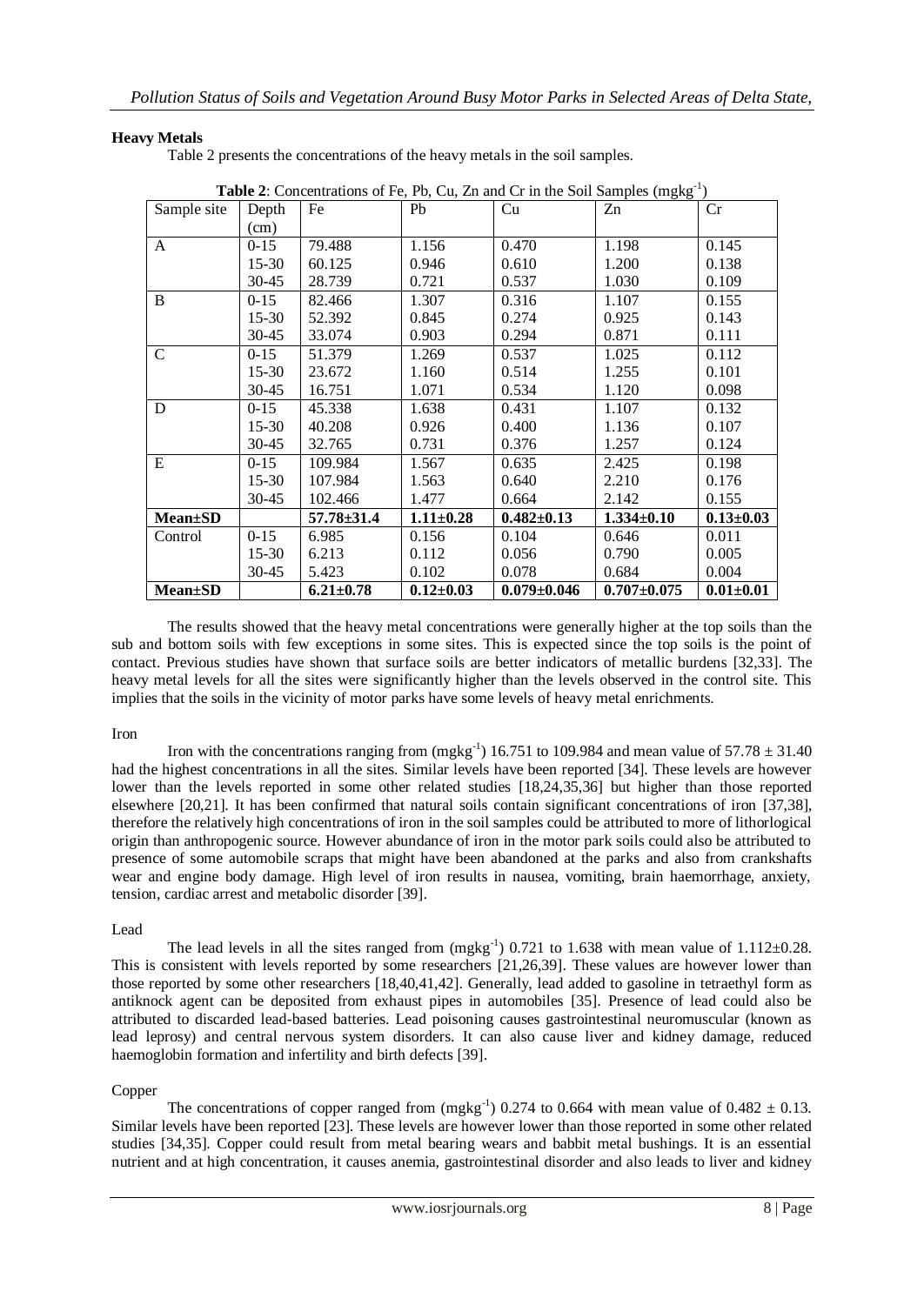malfunctioning in extreme cases [43]. It has been reported that discarded or disposed used oils that sink into the ground as leachates contain high proportions of Cu, as well as Pb and Sb [35].

# Zinc

Zinc levels were in the range of  $(mgkg^{-1})$  0.871 to 2.425 with mean value of 1.334  $\pm$  0.10. These values are consistent with those reported in some studies [21,23,44], but lower than those reported in some other studies [24,26,33]. Presence of zinc could be attributed to corrosion of some metal parts of automobiles. Zinc is also a component of crude oil and automobile (machine) exhaust [2].

Zinc is involved in various physiological and metabolic activities of many organisms but increased level of zinc can cause many health disorders such as diarrhoea, abdominal pain and vomiting [45].

### Chromium

Chromium concentrations ranged from  $(mgkg^{-1})$  0.043 to 0.194 with mean value of 0.13 $\pm$ 0.03. These values are in the same range with those reported in some related studies [20,23] but lower than the values reported in some other related studies. Presence of chromium in the soil samples is likely to have resulted from piston rings of automobiles and seals.

Epidemiological studies have shown that chromium compounds have carcinogenic effects [39,46]. Chromium is implicated for gastrointestinal hemorrhage, hemolysis, acute renal failure ( $Cr<sup>6+</sup>$  ingestion) [47].

# **Heavy Metals in Vegetation Samples**

The results of heavy metal concentrations in the vegetation samples are shown on Table 3.

| -0-<br>(---o--o |                   |                   |                  |                  |                  |
|-----------------|-------------------|-------------------|------------------|------------------|------------------|
| Sample          | Fe                | Pb                | Cu               | Zn               | Cr               |
| site            |                   |                   |                  |                  |                  |
| A               | 15.008            | 0.182             | 0.204            | 0.324            | 0.006            |
| B               | 7.844             | 0.134             | 0.184            | 0.441            | 0.008            |
| $\mathcal{C}$   | 12.532            | 0.122             | 0.288            | 0.211            | 0.003            |
| D               | 5.990             | 0.154             | 0.297            | 0.657            | 0.012            |
| E               | 20.755            | 0.167             | 0.316            | 0.532            | 0.085            |
| <b>Mean</b>     | $12.426 \pm 5.88$ | $0.152 \pm 0.024$ | $0.258 \pm 0.06$ | $0.434 \pm 0.17$ | $0.023 \pm 0.04$ |
| Control         | 4.345             | 0.091             | 0.061            | 0.008            | 0.111            |

Table 3: Concentrations of Fe, Pb, Cu, Zn and Cr in the Vegetation Samples (mgkg<sup>-1</sup>)

All the metals studied were detected in the vegetation samples in all the sites.

Fe with highest levels in the vegetation samples in all the sites ranged from  $(mgkg^{-1})$  5.990 to 20.755 with a mean value of  $12.426 \pm 5.88$ . The iron levels observed in this study are consistent with the levels reported elsewhere [33,48]. Iron is an essential nutrient necessary for chlorophyll synthesis in plants and its deficiency in plants results in distinct yellow or white areas between veins of young leaves leading to spots of dead leaf tissue [49].

Lead levels in the vegetation samples ranged from  $(mgkg^{-1})$  0.122 to 0.182 with mean value of 0.152±0.024. These values were lower than those reported in another study [50] but higher than the levels reported in some other study [51]. Plant lead content is generally very low due to its low bioavailability [51]. It has been reported that airborne lead from automobile exhaust does not lead to significant contamination of roadside vegetation more than 23 metres from a busy highway [52].

Copper concentrations ranged from  $(mgkg^{-1})$  0.184 to 0.316 with mean value of 0.258 $\pm$ 0.06. Although copper is essential for plant growth, a very small amount of copper is required by plants. The levels obtained in this study are lower than both the typical range in food crops and the level for intolerant plants [53]. Higher level of copper kills or stunts plants growth [50].

Zinc levels in the vegetation samples ranged from  $(mgkg^{-1})$  0.211 to 0.657 with mean value of 0.434±0.174. These values are lower than those reported elsewhere [50]. The values are lower than both normal and tolerant levels in plants. Zinc is also one of micronutrients essential for normal plant growth but only a small amount of zinc is required  $(25-150\mu g/g)$  in dry tissue). Zinc in vegetation is less available to animals because studies have shown that zinc accumulates in roots and translocates gradually to leaves [2,51,54].

Chromium concentrations ranged from  $(mgkg^{-1})$  0.006 to 0.12 with mean value of 0.023 $\pm$ 0.04. Similar low level of chromium uptake by vegetation has been reported [55]. Chromium concentrations in normal and tolerant plants are 0.1-0.5 $mgkg^{-1}$  and 10-100 $mgkg^{-1}$  respectively. Most of the chromium in the earth's mantle is insoluble and has low availability to plants [1].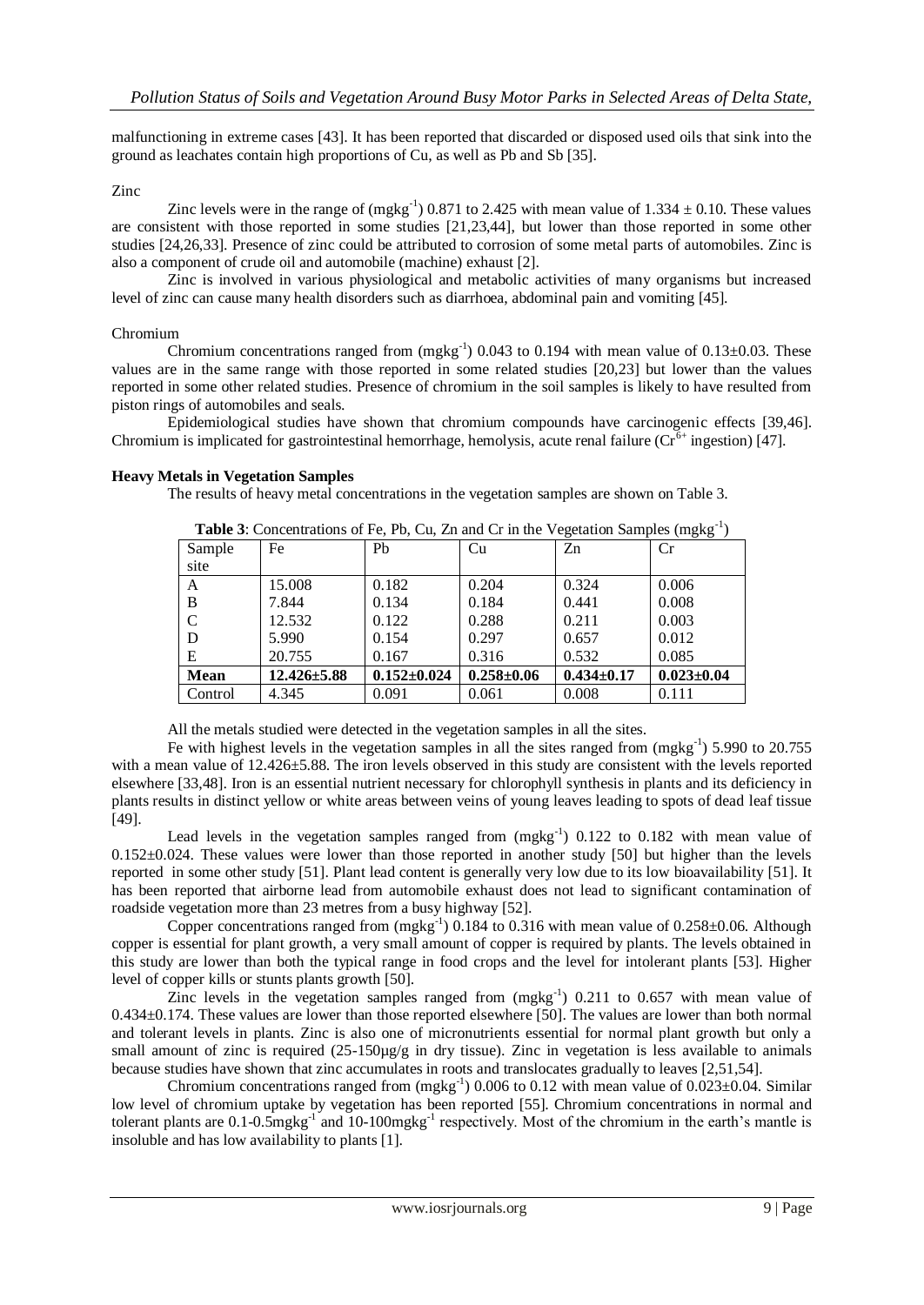### **Soil Plant Transfer Coefficient or Ratio, of the Heavy Metals**

The uptake of metal ions has been shown to be influenced by the metal species and plant parts [56]. Transfer coefficients (concentration of metal in aerial portion of plant relative to total concentration in the soil) are convenient way of quantifying the relative differences in bioavailability of metals to plants. On the basis of this, the transfer ratio of the metals by vegetation was computed using the method of [57].

The results of the soil plant transfer ratio as computed are presented on Table 4.

| AWMAY II MUHA A IWIIV ALWIINIYA WUWALIYIYU UL IWULUI UL UIY ALWU I |       |       |       |       |       |
|--------------------------------------------------------------------|-------|-------|-------|-------|-------|
|                                                                    | Fe    | Ph    | ∪u    | Zn    |       |
| A                                                                  | 0.268 | 0.193 | 0.378 | 0.282 | 0.047 |
| B                                                                  | 0.258 | 0.113 | 0.624 | 0.789 | 0.077 |
|                                                                    | 0.224 | 0.126 | 0.545 | 0.106 | 0.022 |
|                                                                    | 0.056 | 0.099 | 0.739 | 0.291 | 0.068 |
| E                                                                  | 0.526 | 0.186 | 0.489 | 0.456 | 0.708 |

**Table 4**: Soil Plant Transfer Coefficient or Ratio, of the Heavy Metals from all the Sites

The values ranged from 0.022 to 0.789. These values are consistent with those reported in a similar study [33] and also within the generalized transfer coefficient range for the metals [58]. The values obtained in this study indicate medium accumulation of the metals in the plants (0.01-1.0) [59].

# **Contamination/Pollution Index (C/P)**

This was computed using Lacatusu, (2000) [60] scheme as follows;

### $C/P =$  Concentration of the metal in soil

Target value

The target value was obtained from the standard formulated by the Department of Petroleum Resources of Nigeria (DPR) cluster abundant values for maximum allowed concentration (ppm) of heavy metals in soils  $(Fe = 5000, Pb = 85, Cu = 36, Zn = 140, Cr = 100)$  [61]

The contamination/pollution index values are presented on Table 5.

|                 | Fe    | Pb    | Ċu    | Zn    | Сr     |
|-----------------|-------|-------|-------|-------|--------|
| A               | 0.112 | 0.010 | 0.015 | 0.008 | 0.0013 |
|                 | 0.061 | 0.012 | 0.008 | 0.007 | 0.0041 |
| $\sqrt{ }$<br>◡ | 0.112 | 0.014 | 0.015 | 0.008 | 0.327  |
|                 | 0.213 | 0.010 | 0.112 | 0.008 | 0.0012 |
| Ε               | 0.079 | 0.018 | 0.018 | 0.015 | 0.0018 |

**Table 5**: Contamination/Pollution Index of the Metals in all the Sites

The contamination/pollution index values obtained in this study indicated very slight contamination  $\leq$  0.10) for all the metals in all the sites except for chromium in site C which showed moderate contamination (0.26-0.50). Iron however showed slight contamination (0.10-0.25) for sites A, C and D.

### **IV. Conclusion**

The results of the physicochemical analyses indicate that the soils were slightly acidic to slightly alkaline, electrical conductivity values imply presence of considerable level of soluble inorganic salts. The Total Organic Carbon and Total Nitrogen level confirm presence of some compostable and degradable substances and the values obtained for cation exchange capacity gave an indication that exchange sites on the soil minerals will be less available for metal retention.

The heavy metal levels recorded in this study for all the metals in both soil and vegetation samples are below the common range for agricultural soils, selected average for soils and typical range in food crops as well as DPR target values.

The results for contamination/pollution index and soil plant transfer ratio coupled with the fact that the metal levels in all the sites for both soils and vegetation were higher than the levels recorded in the control samples imply that there is contribution of these metals to the surrounding environment as a result of motor park activities.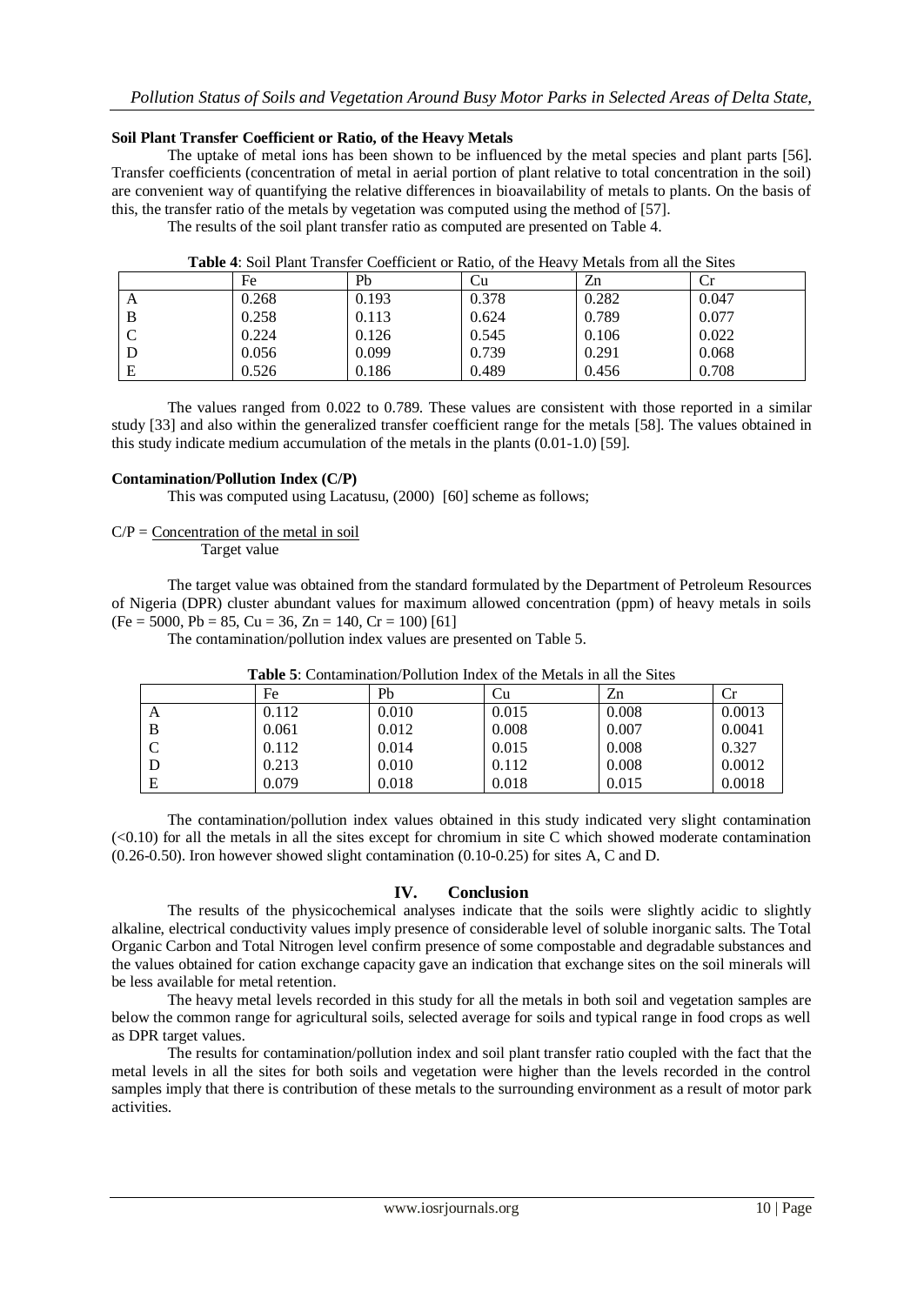#### **References**

- [1]. Alloway, B.J. Heavy metals in soils. Blackie and Son Publishers, Glasgow 2nd Edition. 1990, 158.
- [2]. Adriano, D.C. Trace elements in terrestrial environment. 2nd Edition. Springer-Verlag Company, New York. 2001.
- [3]. Onianwa, P.C. and Fakayoda, S.O. Lead contamination of top soil and vegetation in the vicinity of battery factory in Nigeria. *Environ. Geochem. Health* 2000*,* 22: 211-218.
- [4]. Welch, W.R. and Dick, D.L. Lead concentration in tissues of roadside mice. *Environ. Pollut.*, 1975, 8(1): 151-157.
- [5]. Nriagu, J.O. The biogeochemistry of lead in environment. Part A. Elsevier/North Holland Inc. Amsterdam, 1978, 10-15.
- [6]. David, D.J. and Williams, C.H. Heavy metal content of soils and plants adjacent to the Hume Highway near Marulan, New South Wales. *Exp. Agric. Anim. Husb.* 1975, 15: 414-415.
- [7]. Mankovska, B. The content of lead, cadmium and chlorine in forest trees caused by traffic of motor vehicles. *Biol. Bratisl.*, 1977, 32: 477-489.
- [8]. Fergusson, J.E., Hayes, R.W., Yong, T.G and Thiew, S.H. Heavy metal pollution by traffic in Christ church New Zealand, lead and cadmium content of dust, soil and plant samples. *New Zealand J. Sci.*, 1980, 23: 293-310.
- [9]. Ndiokwere, C.L. A study of metal pollution from motor vehicles emissions and its effects on roadside soils, vegetation and crops in Nigeria. *Environ. Pollut. Series* B, 1984, 35-42.
- [10]. Egboh, S.H.O., Nwajei, G.E. and Adaikpoh, E.O. Selected metal concentrations in sediments from major roadside gutters in Warri, Delta State, Nigeria. *Nig. J. Sci. Environ.*, 2000, 2: 105-111.
- [11]. FEPA. Guideline and Standards for Environmental Protection Agency, Lagos, Nigeria. 1991.
- [12]. Davey, B.J. and Conyers, M.K. Determining the pH of acid soils. *Soil Sci.*, 1988, 146: 141-150.
- [13]. Bremner, J.M. Total nitrogen. In: Black, C.A. (Ed) Methods of soil analysis. Part 2. Agronomy, 1965, 9: 1149-1178.
- [14]. Nelson, D.W. and Sommers, L.E. Total organic carbon and organic matter. In: Methods of soil analysis. In Page A.Z. (ed) 1982, 539- 571.
- [15]. Jackson, M.L. Soil chemical analysis. Prentice Hall, New York. 1960.
- [16]. Chopra, G. and Kanzar, C. Analytical agricultural chemistry. 2nd Edition. Prentice-Hall, India. 1988.
- [17]. Bradford, G.R., Page, A.L., Lund, L.J. and Olmstead, W. Trace elements concentrations of sewage treatment plant effluents and sludge. The interactions with soil and uptake by plants. *J. Environ. Qual.*, 1975, 4: 123-127.
- [18]. Akpoveta, O.V., Osakwe, S.A., Okoh, B.E. and Otuya, B.O. Physicochemical characteristic and levels of some heavy metals in soils around metal scrap dumps in some parts of Delta State, Nigeria. *J. Appl. Sci. Environ. Manag.*, 2010, 14(4): 57-80.
- [19]. Obasi, N.A., Akubugwo, E.I., Ugbogu, O.C. and Otuchristian, G. Assessment of physicochemical properties and heavy metals bioavailability in dumpsites along Enugu-Port Harcourt expressways, South-east, Nigeria. *Asian J. Appl. Sci.*, 2012, 5: 342-356.
- [20]. Okorie, E.O. and Egila, J.N. Distribution of metals in an abandoned coal mine over burden soil from Okaba, Kogi State, Nigeria. *J. Chem. Soc. Nig.*, 2012, 37(2) 41-53.
- [21]. Oviasogie, P.O. and Ofomaja, A. Available Mn, Zn, Fe, Pb and physicochemical changes associated with soil receiving cassava mill effluent. *J. Chem. Soc. Nig.*, 2007, 31(1), 69-73.
- [22]. Rashad, M. and Shalaby, F.A. Dispersion and deposition of heavy metals around Municipal Solid Waste (MSW) dumpsites, Alexandria, Egypt. *American-Eurasian J. Agric. Environ. Sci.*, 2007, 2(3): 204-212.
- [23]. Osakwe, S.A. and Akpoveta, O.V. Effect of cassava processing mill effluent on physical and chemical properties of soils in Abraka and environs, Delta State, Nigeria. *Pac. J. Sci. Technol.*, 2012, 544-554.
- [24]. Osakwe, S.A. Effect of cassava mill effluent on physical and chemical properties of soils in Abraka and environs, Delta State, Nigeria. *Chem. Mat. Res.*, 2012, 2(7): 27-39.
- [25]. Gauch, H.G. Inorganic plants nutrition. Dowder Hutchinson and Ross Inc. Stroudsburg, Penyslvania, 1972, p. 448.
- [26]. Oviasogie, P.O. and Omoruyi, E. Levels of heavy metals and physicochemical properties of soil in a foam manufacturing industry. *J. Chem. Soc. Nig.*, 2007, 32(1): 102-106.
- [27]. Isirimah, N.O. An inventory of some chemical properties of selected soils of Rivers State of Nigeria. In Proceeding of 15<sup>th</sup> Annual Conference of Soil Science Association of Nigeria, Kaduna, 1987, 217-233.
- [28]. Osenwata, O.I. Effects of abatour effluent on the physical and chemical properties of soils. *Environ. Monit. Assess*., 2009,1058-1068.
- [29]. Peng, J., Song, Y.,Yuan, P., Cui, X. and Qiu, G. The remediation of heavy metals contaminated sediment. *J. Haz.. Mat.*, 2009, 161: 633-640.
- [30]. Odu, C.T., Esuruoso, O.F., Nwobosho, I.C. and Ogunwala, J.A. Environmental study (soil and vegetation) of Nigeria's Agip oil Company Operation Area. A report submitted to Nigeria Agip Oil Company Ltd., Lagos. 1991.
- [31]. Iwegbue, C.M.A., Isirimah, N.O., Igwe, C. and William, E.S. Characteristic levels of heavy metals in soil profile of automobile mechanic waste dumps in Nigeria. *Environmentalist*, 2006, 26: 131-137.
- [32]. Nyangababo, J.T. and Hamuya, J.W. The depositions of lead, cadmium, zinc and copper from motor traffic on Brachiaria enum and soil along a major Bombay road in Kampala city. *Inter. J. Environ. Stud.,* 1986, 28: 115-119.
- [33]. Amusan, A.A, Ige, D.V. and Olawale, R. Characteristics of soils and crop uptake of metals in municipal waste dumpsites in Nigeria. *J. Hum. Ecol.,* 2005, 17(3) 167-171.
- [34]. Urunmatsoma, S.O. and Ikhuoria, E.U. Effect of leachates (heavy metal content) from solid waste at "Effurun roundabout dumpsite", Warri, Nigeria. *Chem. Tech. J.,* 2005, 1: 195-202.
- [35]. Oguntimehin, I. and Ipinmoroti, K. Profile of heavy metals from automobile workshops in Akure, Nigeria. *J. Environ. Sci. Technol.,*  2007, 1-8.
- [36]. Osakwe, S.A. Assessment of the effects of wood processing industries in selected parts of Delta State, Nigeria, on the soils and vegetation in their vicinities. *IOSR J. Appl. Chem.*, 2013, 3(3): 22-30.
- [37]. Ademoroti, C.M.A Environmental Chemistry and Toxicology. Foludex Press Ltd., Ibadan, 1996, 150-188.
- [38]. Aluko, O.O. and Oluwande, P.A. Characterization of leachates from a municipal solid waste landfill site in Ibadan, Nigeria. *Journal of Environ. Health Res.*, 2003, 2: 83-84.
- [39]. Kaur, S. and Mehra, P. Assessment of heavy metals in summer and winter seasons in River Yamuna segment flowing through Delhi, India. *J. Environ. Ecol.*, 2012, 3(1) 1-17.
- [40]. Okuo, J.M. and Iyasele, J.U. A study of heavy metals composition of total suspended particulate matter around industrial complexes in Edo State, Nigeria. *J. Chem. Soc. Nig.*, 2007, 32(1): 32-37.
- [41]. Abeh, T., Gungshik, J. and Adamu, M.M. Speciation studies of trace elements levels in sediments form Zaramagada stream in Jos, Plateau State, Nigeria. *J. Chem. Soc. Nig.*, 2007, 32(2): 218-225.
- [42]. Njoku, P.C. and Ayoka, K.O. Evaluation of heavy metal pollution from soils at Municipal Solid Waste (MSW) deposit in Owerri, Imo State, Nigeria. *J. Chem. Soc. Nig.*, 2007, 32(1): 57-60.
- [43]. USEPA. *National primary drinking water regulation.* United States Environmental Protection Agency. 1999.